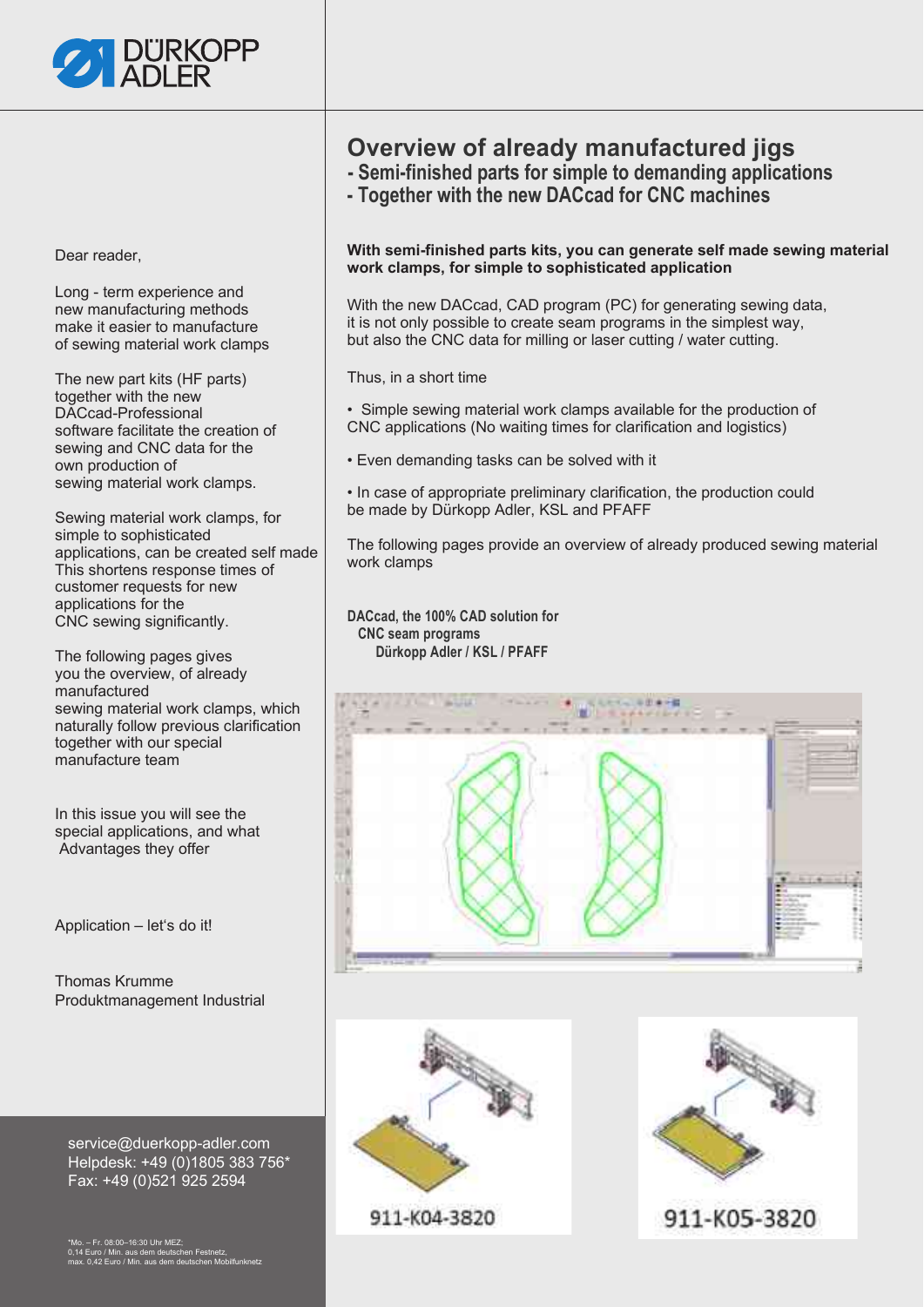

# Clampset's "simple"





**Machine classes** 911-210 (-3020; -6020; -6055) 911-211-3020

### **Application: Decorative seams at the armrests (door panel) in the CAR interior**

**This is a light application with two ornamental seams, The bracket is 2-part and takes up the sewing part on the lower plate.**

**The example is for sewing field size 600 x 200 mm** 

### **The exchangeable jig is made of an HF kit.**

The lower plate has pins for receiving the sewing parts, thereby a complex construction with a nest / free surface is not necassary

The bracket is fitted with special hinges with spring force together, or magnets, so that the top plate securely holds the sewing part.

It is best to use this presser foot for the application



**Needed parts and Information:**

| HF kit with 2-part        | 911 410934                    |     |
|---------------------------|-------------------------------|-----|
| Presser foot              | Depending on Appl.            | (2) |
| Needle system / thickness | NM 140                        |     |
| 0911 00F095 / 14S0607     | 1.364,- € (gross price $*1$ ) |     |

### **Application: Decorative seams on armrests (seat) in CAR Interior**

This is a light application with four ornamental seams, the bracket is 2-part and takes up the sewing part on the lower plate.



**Machine classes** 911-210 (-3020; -6020; -6055) 911-211-3020

### **The exchangeable jig is made of an HF kit.**

The lower plate has pins for receiving the sewing parts, thereby a complex construction with a nest / free surface is eliminated.

The bracket is fitted with special hinges with spring force together, or magnets, so that the top plate securely holds the sewing part.

It is best to use this jumping foot for the application



### **Needed parts and Information:**

| HF kit with 2-part        | 911 410934                                |  |
|---------------------------|-------------------------------------------|--|
| Jumping foot              | je nach Ausführung<br>(2)                 |  |
| Needle system / thickness | NM 140<br>(1)                             |  |
| 0911 00F148 / 15S1069     | 1.364,- $∈$ (gross price * <sup>1</sup> ) |  |

**\*1 example price each**

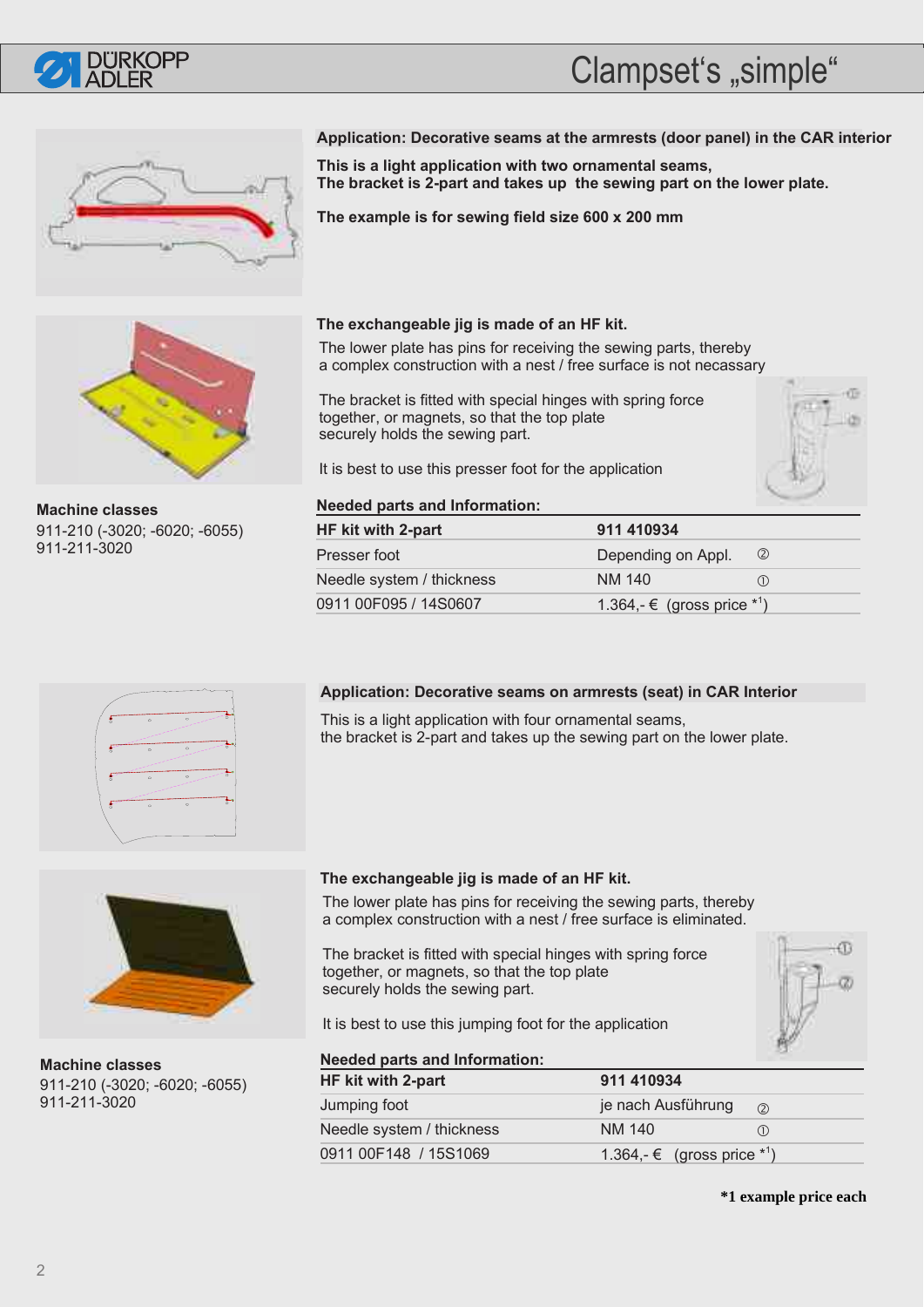

# Clampset's "medium"





**Machine classes** 911-210 (-3020; -6020; -6055) 911-211-3020

### **Application: Mounting on tablet bag**

This is a light application with four ornamental seams, the bracket is 2-part and takes up the sewing part on the lower plate.

### **The exchangeable jig is made of an HF kit.**

The lower plate has pins for receiving the sewing parts, thereby a complex construction with a nest / free surface is eliminated.

The bracket is fitted with special hinges with spring force , so that the top plate safely hold the sewing part

It is best to use this presser foot for the application.



### **Needed parts and Information:**

| HF kit with 2-part        | 911 410934                    |  |
|---------------------------|-------------------------------|--|
| Presser foot              | Depending on Appl.<br>$\circ$ |  |
| Needle system / thickness | NM 140<br>(1)                 |  |
| 0911 00F131 / 15S0018     | 1.564,- € (gross price $*1$ ) |  |

### **Application: Decorative seams on the door panel in CAR Interior**

This is a application with four ornamental seams, the bracket is 2-part and takes up the sewing part on the lower plate.



**Machine classes** 911-210 ( -6020; -6055) 911-211-3020

### **The exchangeable jig is made of an HF kit.**

The lower plate has pins for receiving the sewing parts, thereby a complex construction with a nest / free surface is eliminated.

The bracket is fitted with special hinges with spring force , so that the top plate safely hold the sewing part

It is best to use this presser foot for the application



### **Needed parts and Information:**

| HF kit with 2-part        | 911 410934                              |     |
|---------------------------|-----------------------------------------|-----|
| Presser foot              | Depending on Appl.                      | (2) |
| Needle system / thickness | NM 140                                  | (1) |
| 0911 00F182               | 1.564,- € (gross price * <sup>1</sup> ) |     |

**\*1 example price each**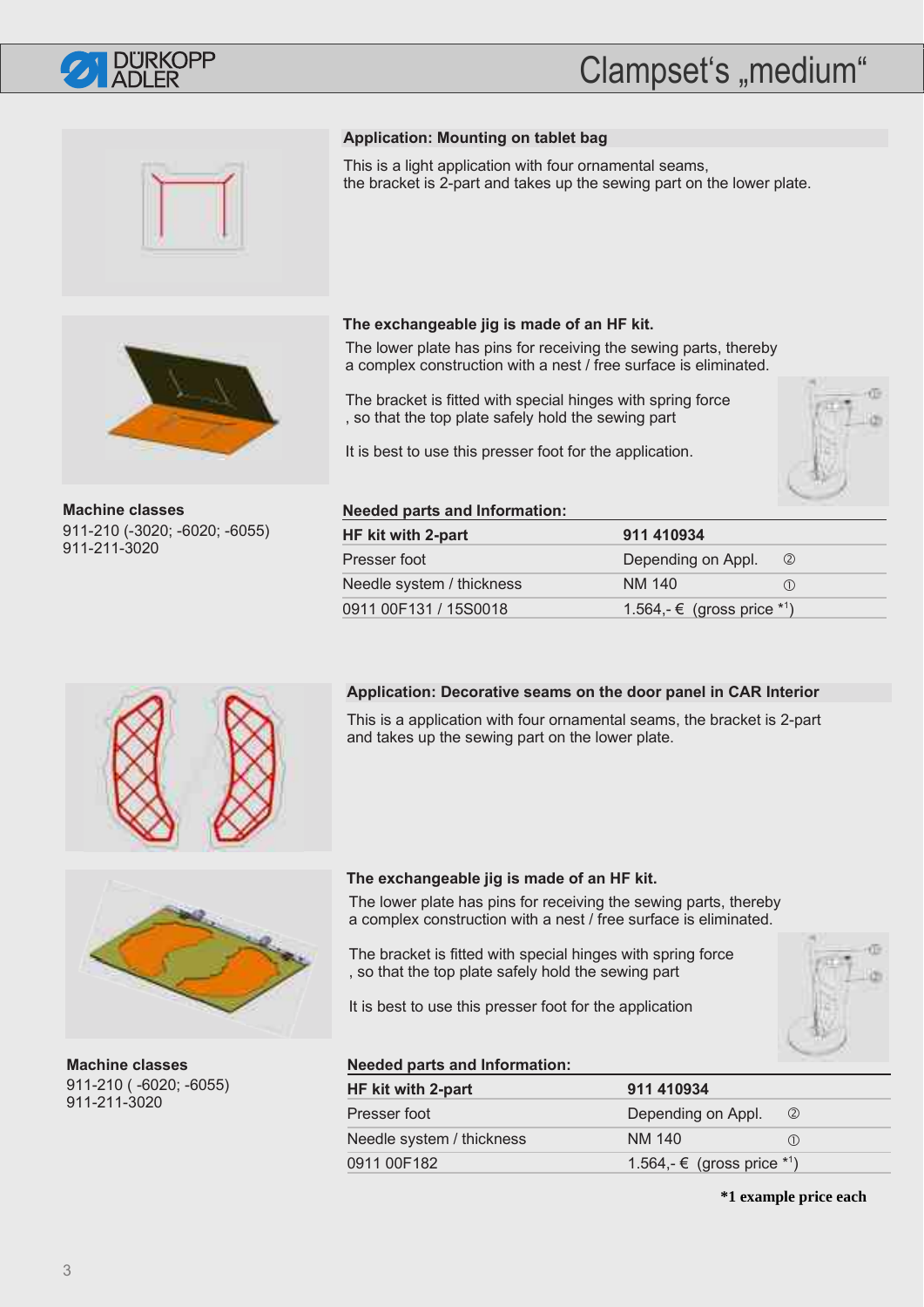

# Clampset's "sophisticated





**Machine classes** 911-210 (-3020; -6020; -6055) 911-211-3020

### **Application: Decorative seams on arm rest cover in CAR Interior** "

This is a demanding application with several ornamental seams, the bracket is 2-piece and has a replaceable Inlet which respectively receives the material to be sewn.

### **The exchangeable jig is manufactured on the basis of an HF-kit.**

The lower plate has pins for receiving the sewing parts, thereby a complex construction with a nest / free surface is eliminated.

The bracket is fitted with special hinges with spring force , so that the top plate safely hold the sewing part. Through a special recording via position pins, Inlets can be replaced according to shape and thickness. The clip set consists of a base holder and two inlets.



#### **Needed parts and Information:**

| HF kit with 2-part        | 911 410934         |               |
|---------------------------|--------------------|---------------|
| Presser foot              | Depending on Appl. | $\circled{2}$ |
| Needle system / thickness | NM 140             | (1)           |
| 0911 00F099 / 15S0083     | (please inquire)   |               |



#### **Application: Ornamental sewn on belt**

This is a sophisticated application with ornamental seams, the clip is elaborate with pins and nests to secure hold thereby of the sewing parts.



**Machine classes** 911-210 ( -6020; -6055) 911-211-3020

### **The exchangeable jig is manufactured on the basis of an HF-kit.**

The lower plate has pins for accommodating the sewing parts, a little more complex construction with a nest / free surface.

The bracket is fitted with special hinges with spring force , so that the top plate savely hold the sewing part.



### **Needed parts and Information:**

| HF kit with 2-part        | 911 410934         |     |  |
|---------------------------|--------------------|-----|--|
| Jumping foot              | je nach Ausführung | (2) |  |
| Needle system / thickness | NM 140             | (1) |  |
| 0911 00F227 / 14S1371     | (please inquire)   |     |  |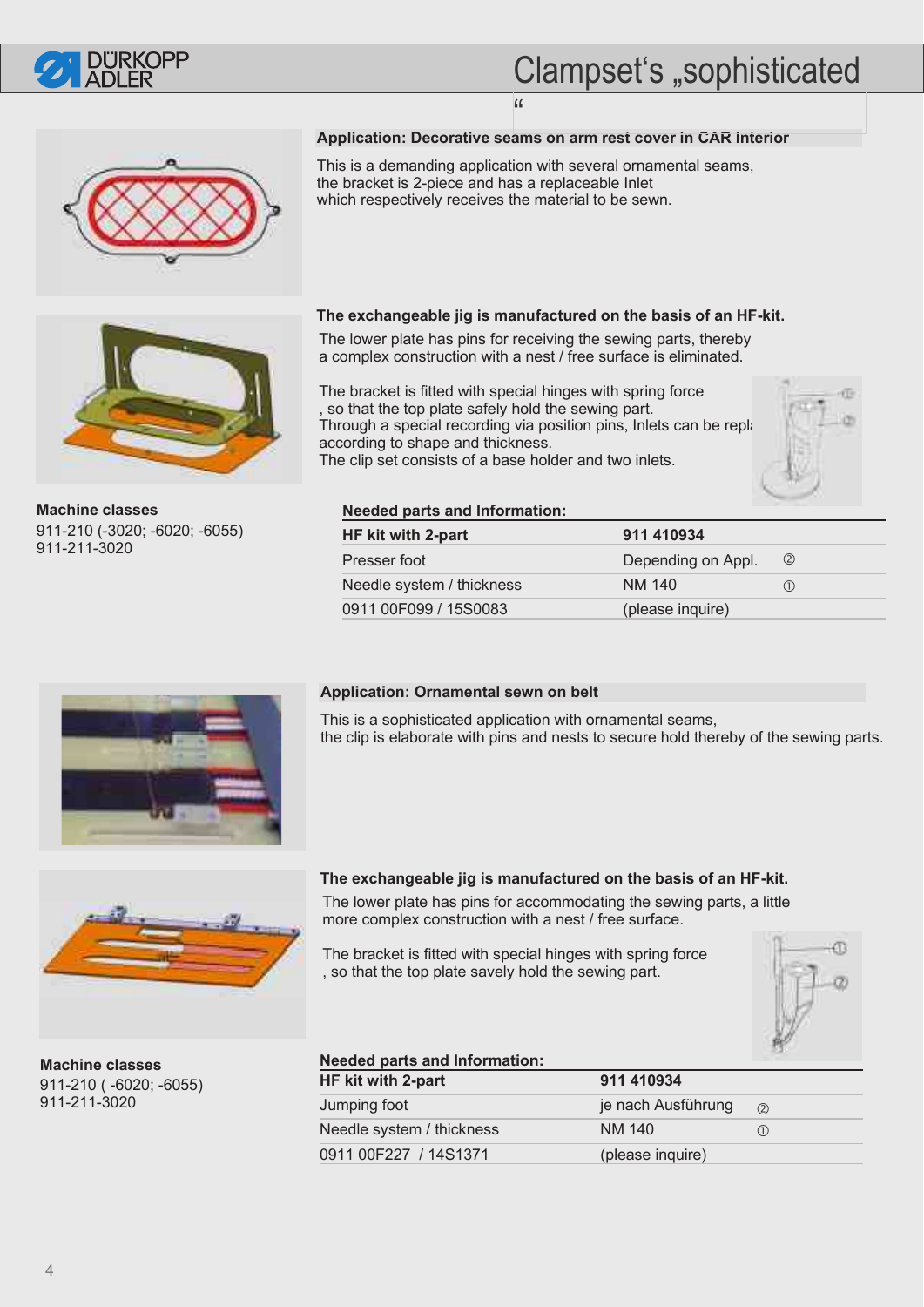

### **Standard clampset for overlapping work ("Exchangeable system")**



**Machine classes** 911-210 (-3020; -6020; -6055) 911-211-3020 911-210 911-211-3020

### Sewing equipment for 911-210 / 911-211



**Machine classes** 911-210 (-3020; -6020; -6055) E1  $\textcircled{1}$  = 80 - 100 Nm

E3  $①=100 - 140$  Nm E5  $(D=140 - 180$  Nm

**Machine classes** 911-211 (-2010; -3020)

E8  $① = 180 - 230$  Nm E9  $(D=140 - 180$  Nm



E2 ①=  $80 - 100$  Nm E4  $(I) = 100 - 140$  Nm E6  $@=140-180$  Nm

E10  $① = 140 - 180$  Nm



E11  $\oplus$ =140 - 180 Nm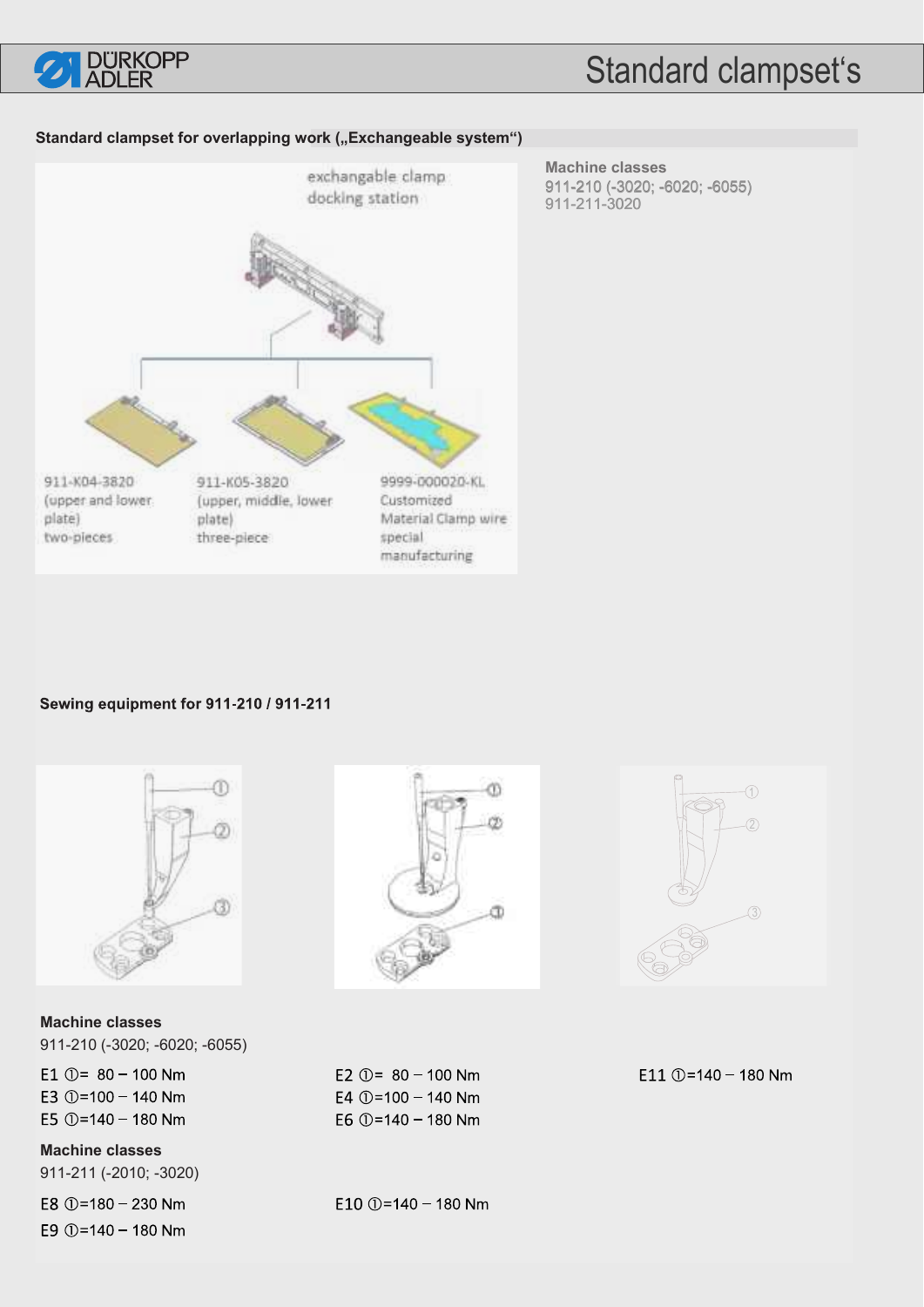

### **Standard clampset "Stationary system"**

### **Machine classes**

911-210 (-3020; -6020; -6055)

911-211 (-3020)







Sewing equipment for 911-210 / 911-211



**Machine classes** 911-210 (-3020; -6020; -6055)

E1  $\odot$  = 80 - 100 Nm E3  $①=100 - 140$  Nm E5  $(D=140 - 180$  Nm

**Machine classes** 911-211 (-2010; -3020)

E8  $① = 180 - 230$  Nm





E4  $(D=100 - 140$  Nm E6  $① = 140 - 180$  Nm

E10  $\circled{0}$ =140 - 180 Nm

E11  $\oplus$ =140 - 180 Nm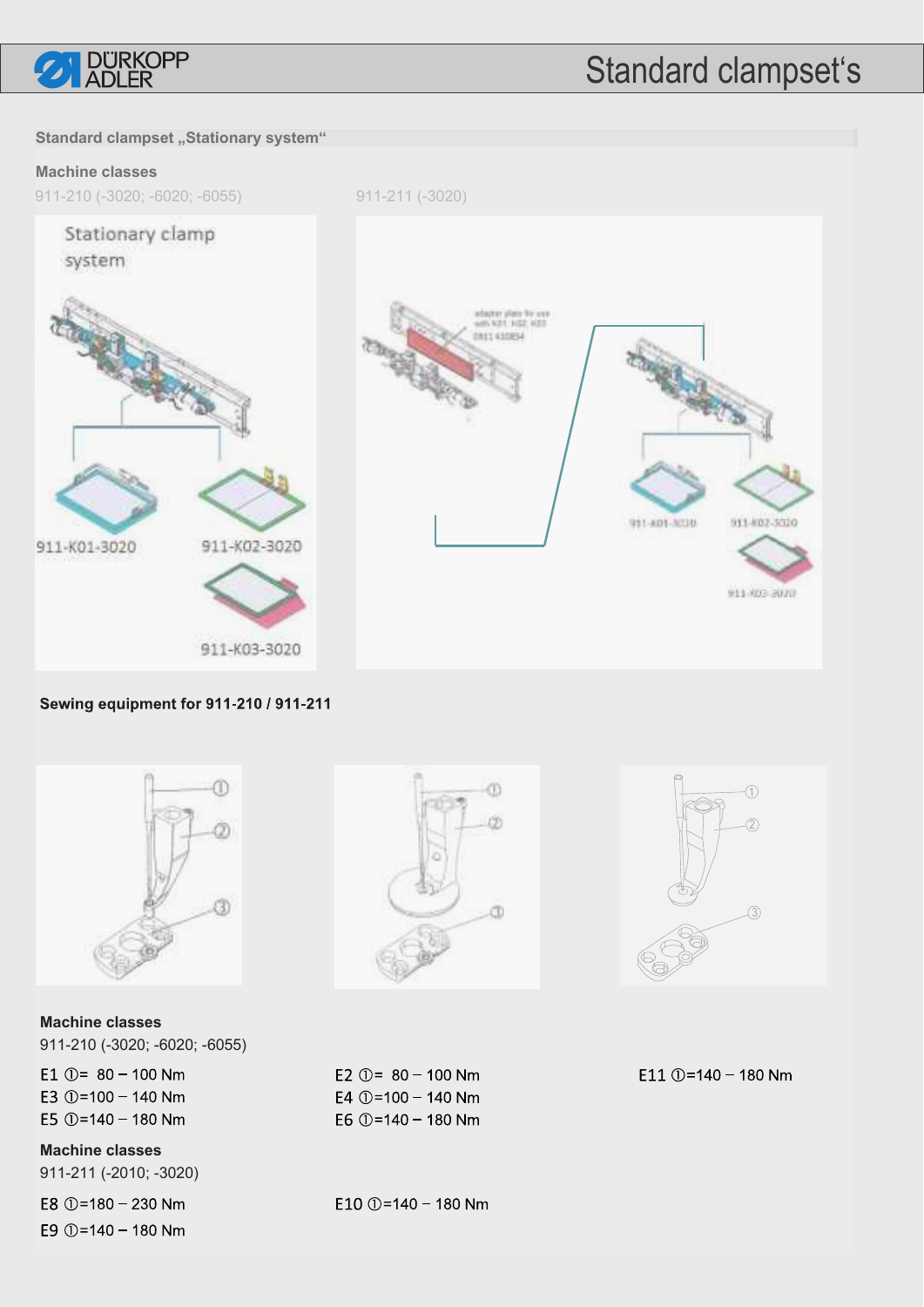



### DACcad - Professional, the new CAD system for CNC sewing

With the new DACcad, all the requirements of the SGE-Group solved. The most important and proved Functions:

- based on a 100% CAD system with significantly expanded functions
- Intuitive user guidance, help settings, user dialog
- Manual and automatic generation of stitch data, depending on the application
- Import and export of existing sewing data (fnp911 / PSP / DIN [KSL])
- One program for all CNC machines of the SGE Group
- Layer technology, for easy work with CNC data for milling, lasering or watercutting output of CNC data in DIN66025, AWK postprocessor capable
- Print of CAD drawings and sewing data Application-related documentation
- Information system for dimensioning, editing lines arcs polylines spline text
- All available CAD tools for drawing, modifying, and converting can be used
- Forum and growing community for sharing experiences, FAQs and HowTo's, as well as examples and video for easy access